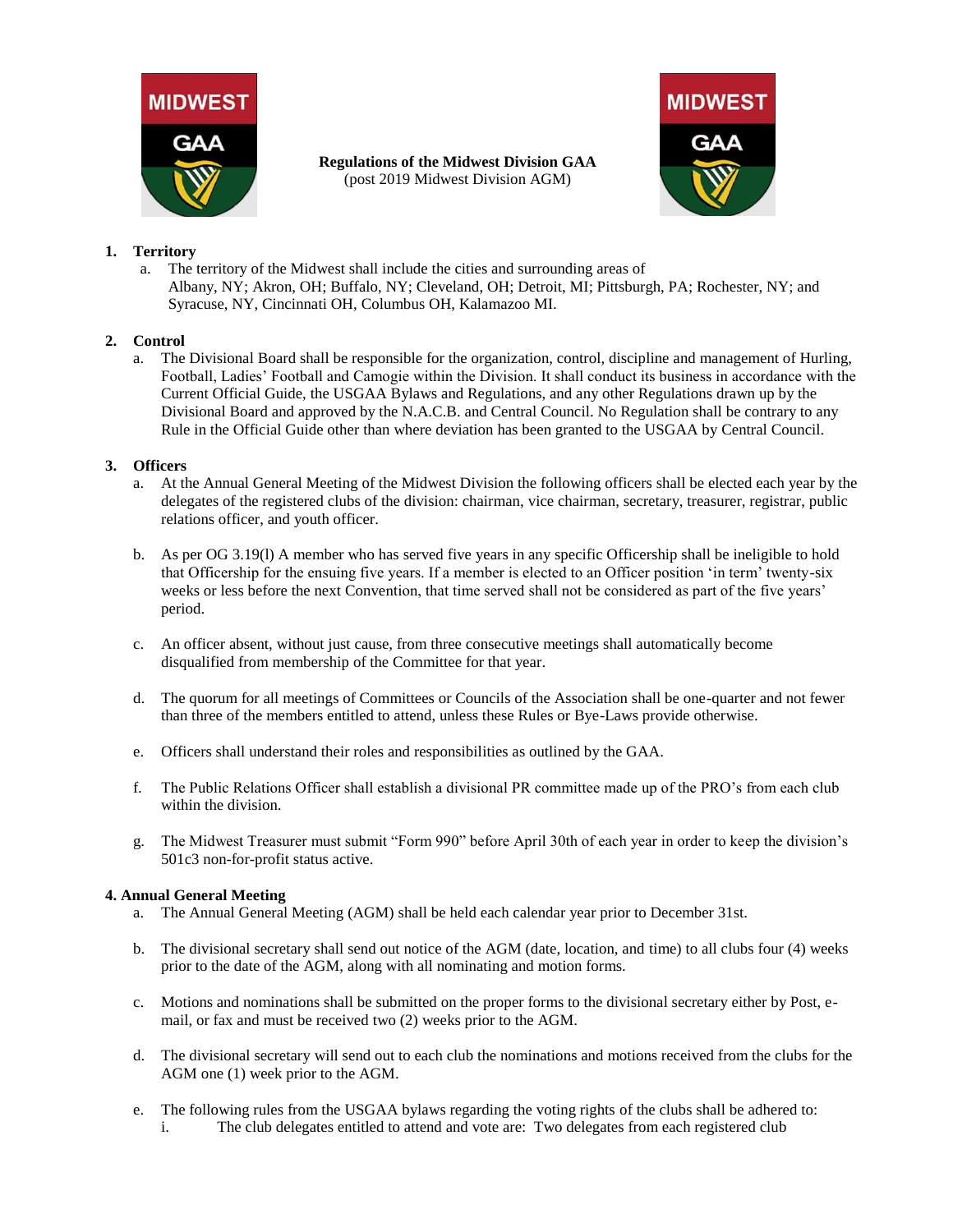- f. Voting for officers shall be by secret ballot. Voting for all other matters shall be by show of hands, unless a vote by ballot is requested.
- g. All voting shall be decided by simple majority of the members present, entitled to vote and voting, unless the vote is for amending an existing divisional regulation; this shall need the consent of two thirds of the members present, entitled to vote and voting.

#### **5. Committees**

- a. The Divisional Board shall appoint a Competitions Control Committee consisting of One Representative from Each City within Midwest Territory as outlined in 1 above, who shall be responsible for the organisation of all games under the jurisdiction of the Divisional Board and dealing with all matters arising from such games other than those functions reserved to the Divisional Hearings Committee. It shall investigate and process matters relating to the Enforcement of Rules including hearing Objections and Counter- Objections. The names of the members of the Divisional CCC shall be submitted annually to the USGAA for approval. No member may vote on matters pertaining to their own club. The Divisional Board will designate a Chair and secretary from the members selected.
- b. In the organizing of its games and dealing with any matter arising, the Divisional Board's CCC will have the same Disciplinary powers as the County Committee. Hearings and Appeals arising from decisions of a Divisional CCC or against Divisional Board decisions will be heard by the USGAA Hearings or Appeals Committee or USGAA Management Committee, as appropriate, whose decision in all matters under its control shall be final. There shall be no appeal in any circumstances to Central Council.

#### **6. Divisional Championship**

- a. At the AGM the delegates and the divisional officers shall determine the structure of the Championship for football, hurling, ladies' football, and camogie.
- b. A schedule for all competitions will be proposed by the divisional board and communicated to all clubs by **February 28th** each year, with a final schedule to be drafted and distributed by **March 15th** each year.
- c. The Home Team for each Fixture shall notify the Divisional Secretary, The CCC secretary and the Opposition club Secretary of the Time & Venue no later than **seven days** prior to the scheduled fixture.
	- 1. The Home Team for each Fixture shall notify the Divisional Secretary, the CCC secretary and the Opposition club Secretary of the proposed match Referee no later than three days prior to the scheduled fixture.

Penalty for failure to comply with 6c and/or 6c.1 will be a fine of **\$50** payable to the Midwest division within 30 days.)

- d. The time, location, and date of a scheduled championship match shall not be changed without obtaining permission from the CCC.
- e. The Visiting team shall notify the Division, CCC and Home team of any objection to the proposed referee no later than **two days** prior to the scheduled fixture, In the event that the Home team cannot provide a Referee that is agreeable to the visiting team, the CCC Secretary will, after consulting with the Divisional Referee coordinator, appoint a referee for the game.
- f. In the event that an appointed or agreed upon referee, cannot or does not arrive to officiate the scheduled fixture on the day of the game, both teams may agree upon a substitute referee, either team may not subsequently appeal the outcome of the game based on referee qualification, following such an agreement. Should the teams be unable to agree on a substitute referee, the CCC should be immediately notified and the fixture shall be rescheduled.
- g. Competition

The Midwest competition structure will be discussed at the AGM each year and discussion points will be disseminated to all clubs as part of the AGM minutes. The structure will be finalized by the Divisional Board post-AGM.

(see attached Midwest Competition regulations – updated each year by board)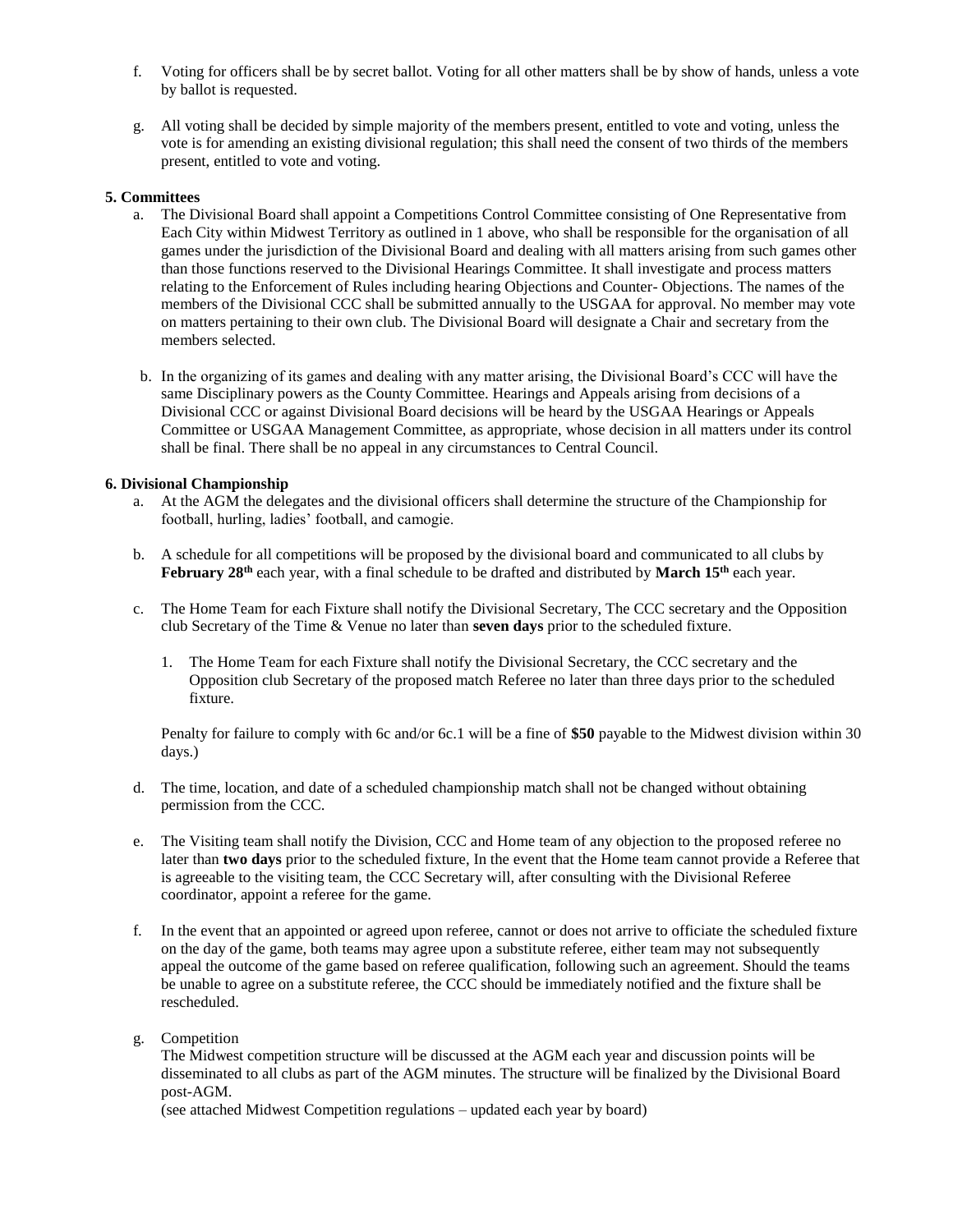#### h. Tie-breaker

- 1. In the event of a tie in the divisional standings between two teams at the end of the championship, the following procedures shall be used to break the tie:
	- i. The total number of points scored by each team in both games played against each other will be calculated and the highest scoring team will progress. Exception: if either team in the two team tie situation forfeited either of their head to head games, the other team will automatically win the tie breaker regardless of scoring difference. (*if Applicable*)
	- ii. In the event that the tie cannot be broken by 1 above a playoff game at a neutral venue will be proposed to both teams by the CCC to settle the tie. (if Applicable)
	- iii. In the event that one or both teams will not agree to a playoff game at a neutral venue, the tie shall be broken by a Coin Toss, which will be conducted by the Chairman of the CCC.
- i. In the event of a tie in divisional standings between three teams, the following procedures shall be used to break the tie:
	- 1. Each teams total score, subtracting the total scores against from the total scores for in head to head competition against each of the other two teams will be calculated, the totals will be compared for each head to head series and a winner of each head to head series will be determined based on these scoring differences, if one team of the three loses in both of its head to head series matchups, that team will be eliminated and the other two teams will move on to the two way tie process outlined in H above. If the three-way tie cannot be broken move on to 2 below. (*if Applicable*)
	- 2. The total aggregate score for each team in all games played against the two other teams involved in the tie will be calculated and compared to determine a winner. (i*f Applicable*)
	- 3. The total number of points scored in all games by all three teams will be compared.
	- 4. A series of playoff games will be offered at a neutral venue.
	- 5. Should all teams not agree to playoff games at a neutral venue the final determination would be made via random drawing (each team name placed in a hat and the CCC chairman would pull one team) Exception: in relation to 1 above, any team in the three way tie who forfeited any of their head to head fixtures would be automatically eliminated and the CCC will use H above to break the remaining tie
- k. The winners of each competition shall be presented with a perpetual cup and a set of medals from the division.
- l. The perpetual cup from each competition shall be returned to the divisional secretary no later than July 1 of the following year's Championship. Failure to return the cup shall result in a fine of **\$200** payable to the division.
- m. The club champions in possession of the divisional cup shall be financially responsible for any damage, mishaps, theft, or loss of the cup.

## **7. Registration**

- a. All clubs will register their members using the GAA online registration system.
- b. A printed signed copy of the club registration form and registration fees for the Midwest and USGAA shall be sent to the divisional registrar and received by him/her **on or before April 30th** of each year.
- c. The affiliation fee for the Midwest shall be **\$150** each year.
- d. A player wishing to transfer from his/her current club to another club within the division must fill out a club-toclub transfer form and send it to the divisional registrar for approval.

e.

- i. All clubs must maintain a minimum of one fully certified referee as a requirement of competing in the championship.
- ii.. The referee must be available to officiate home games
- iii. Division Referee Coordinator will arrange Referee Training and or recertification annually prior to registration deadline in order to ensure clubs remain complaint.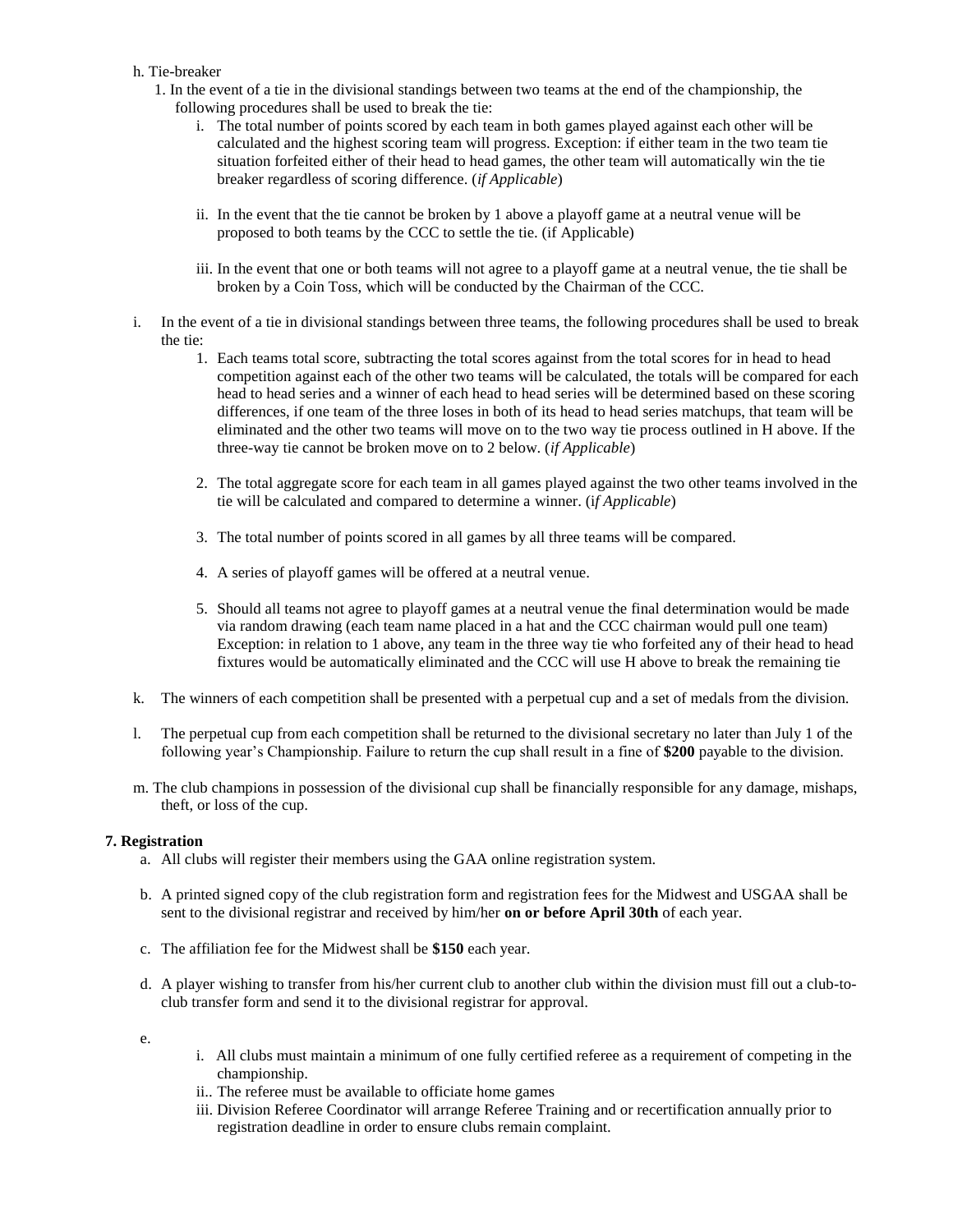#### **8. Miscellaneous**

- a. The division shall, when financially possible, send the divisional chairman (or his designee if he cannot attend) to the USGAA Pre-Playoff meeting and USGAA Convention each year. The chairman will be reimbursed for his travel (flight, train, bus ticket or gas & tolls if driving) and two nights' hotel.
- b.Referees who travel to another city within the division to officiate a championship match shall be reimbursed for travel expenses (gas  $&$  tolls) by the two clubs competing in the match. 1. The division will pay referee expenses for all divisional finals
- c. Immediately following any game (friendly or competitive) match, the referee must submit the final score of the match to the divisional secretary and PRO by either phone, text, or email. 1. The match referee must submit his report to the divisional secretary, PRO, and the secretary of the divisional CCC within **48 hours** of the conclusion of the match using the official Midwest referee form. Non-competitive games only require a referee report. Failure to comply will result in a **\$50 fine** levied on the home club, payable to the Midwest division within 30 days. (This regulation does not apply to inter division or inter county matches)
- f. Officer Roles (note: these are meant simply as a guideline to assist officers in fulfilling their roles and responsibilities)
	- i. The Chairman as well as chairing the Executive Committee and other meetings, has prime responsibility for ensuring that the division is a well-organized, well managed and an active unit. The Chairman should be dedicated to the job, have good communication skills, have the ability to delegate key tasks and above all, be a person of integrity. Main Duties: The main duties of the Chairman are summarized as follows: • Provide leadership and management • Hold meetings • Uphold the bylaws/regulations of the division, county, and Official Guide • Plan ahead for the division • Uphold the mission, vision and values of the GAA.
	- ii. The Vice Chairman will preside as chairperson of meetings in the event the chairman is unable to attend. The vice chairman will play a support role to the chairman.
	- iii. The Secretary is the chief administrator. The duties are many and varied and call for a high degree of dedication. The Secretary has more to do with the practical running of the division than any other officer. He/she should be a good organizer, be methodical, and above all be reliable. The duties dovetail with those of the Chairman and it is essential that both officers work as a team of which the Secretary will very often be the more active person. Main Duties: Communication: - With clubs and officers, with the county Secretary and County Committee Meetings - Preparation for and follow up on assigned tasks, Accurate recording of meeting minutes Administration: - Correspondence and keeping records -Divisional Planning - Assisting in developing a divisional development plan
	- iv. The Treasurer has responsibility for the safekeeping of the funds of the division. He/she is responsible for recording all income and expenditure and for reporting on the financial position of the division to the Executive Committee on an on-going basis. It is important to note that the Treasurer does not have to be an accountant to perform this role. However, he/she must have the ability to record all financial transactions, control expenditure in the division, plan and assist in fundraising and provide regular reports to the Executive. The Treasurer must not commit the division to any expenditure for which prior approval has not been given and should also be in a position to give ample warning to the division should funds be dwindling. The main duties: Management of divisional accounts, keeping records, preparation of financial statements, preparing a financial budget, fundraising and sponsorship
	- v. Registrar: Registration is now facilitated on the on-line GAA Player and Member registration system, which is the only acceptable method of registering players and members with the GAA. Each Registrar is provided with a password to this system and therefore the Registrar needs access to broadband internet and have reasonable PC skills.
	- vi. PRO: Communications is one of the most important activities in the Association. The success of all units depends to some degree on the national and local image of the Association. There is always a need for a proper flow of information in the division. The main function of the PRO is to communicate with the general public on behalf of the division, presenting a positive image of the division and Cumann Lúthchleas Gael in the local community and beyond.